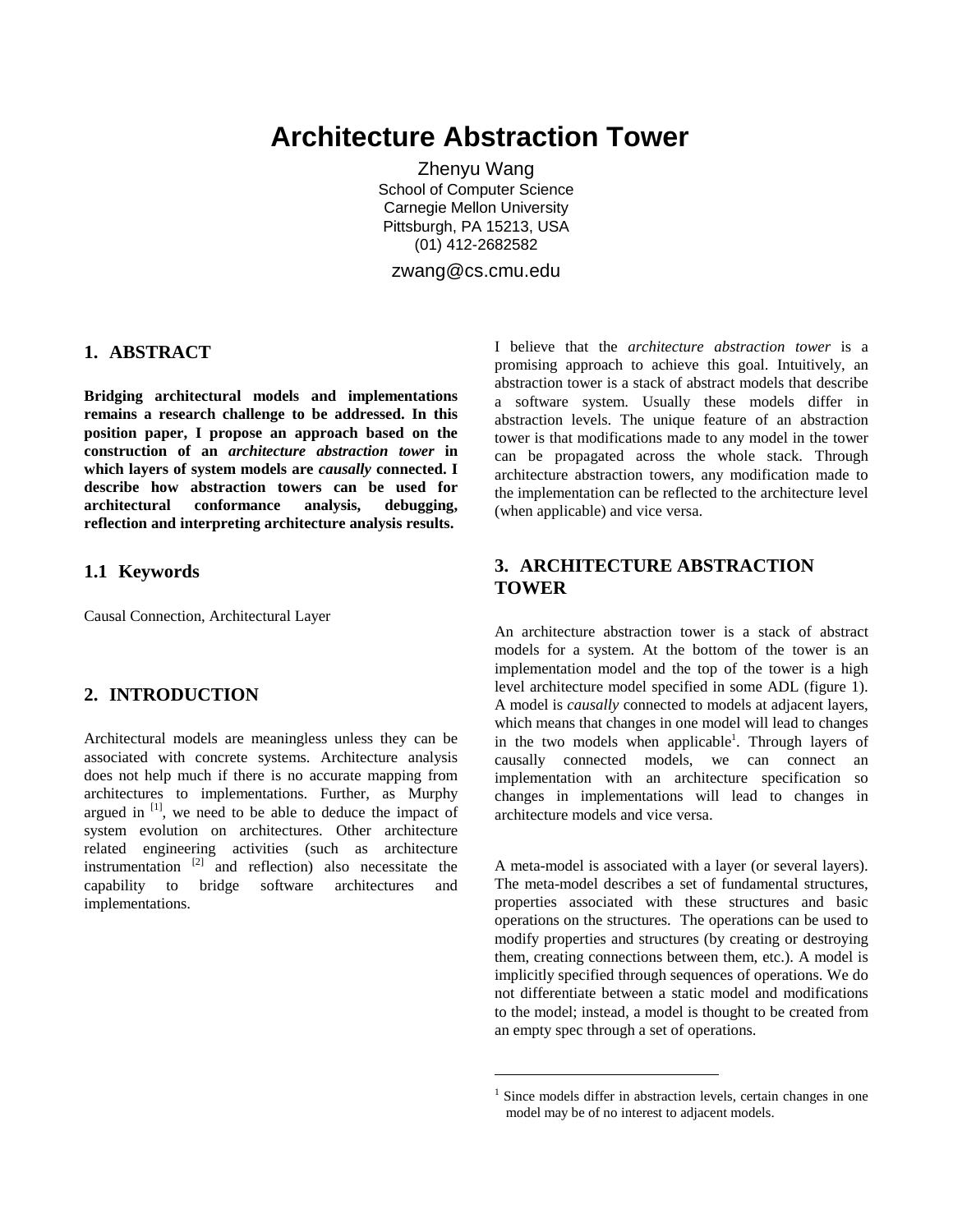

Architecture models: Components, Connectors, Ports, Roles, and events, et al.



Layers of Causal Connections

Implementation Models: Processes, objects, IDL interfaces, method invocations, et al

Figure 1: Architecture Abstraction Tower

For example a model with two structures and one connection between them is treated as creating structure one, creating structure two, creating connection between them (the timing and order of the operations do not matter).

A causal connection connects two models at different abstraction levels through a set of causal rules. A causal rule specifies how a model changes if modifications (operations) are made to another model. For example, a sequence of relevant system calls that create a shared memory connection (at layer n) may result in the creation of a data flow (at layer n+1). As another example, creating an interface in layer n+1 may lead to the creation of multiple interfaces in layer n.

The meta-model associated with the bottom layer of the tower captures fundamental structures that appear in an implementation. These structures include both static structures such as classes and dynamic structures such as processes. I am working on such a meta-model for C++ based applications. Table 1 shows some of the structures and operations I am considering.

Properties such as class name and object types are associated with relevant structures. A model can be created using static code inspection tools such as  $Refine^{TM}$  and dynamic monitoring tools such as  $FLEA^{[5]}$ .

In my current work, the meta-model for the top layer is adopted from Wright $[6]$ . The fundamental structures are components (and types), connectors (and types), ports, roles, processes and events. Basic operations include creating and destroying these structures, firing events and modifying properties.

I am also working on a formal language that can be used to specify causal rules. A rule is a trigger-action pair where both trigger and action are pattern of operations (at different layers). Triggers and actions can be attached with predicates that govern when a rule is applicable.

For example, a rule may specify that if a structure  $X$  (e.g. an object or a process) at layer N creates a shared memory region and then structure X and Y both get a handle on this region, then a dataflow connection can be created in layer

|  | anie |  |
|--|------|--|
|--|------|--|

| <b>Fundamental Structures</b> | <b>Basic Operations</b>                                      |
|-------------------------------|--------------------------------------------------------------|
| Data                          | Declare, destroy, access, copy                               |
| Object                        | Declare, create, destroy, reference, copy, method invocation |
| Interface (for CORBA/COM)     | Create, associate                                            |
| Class                         | Declare, inherit, associate                                  |
| Procedure                     | Declare, enter, exit                                         |
| File                          | Create, reference                                            |
| Thread                        | Create, destroy, system call                                 |
| Process                       | Create, destroy, system call                                 |
| <b>Stack Frame</b>            | Create, destroy                                              |
| Function call                 | Invoke                                                       |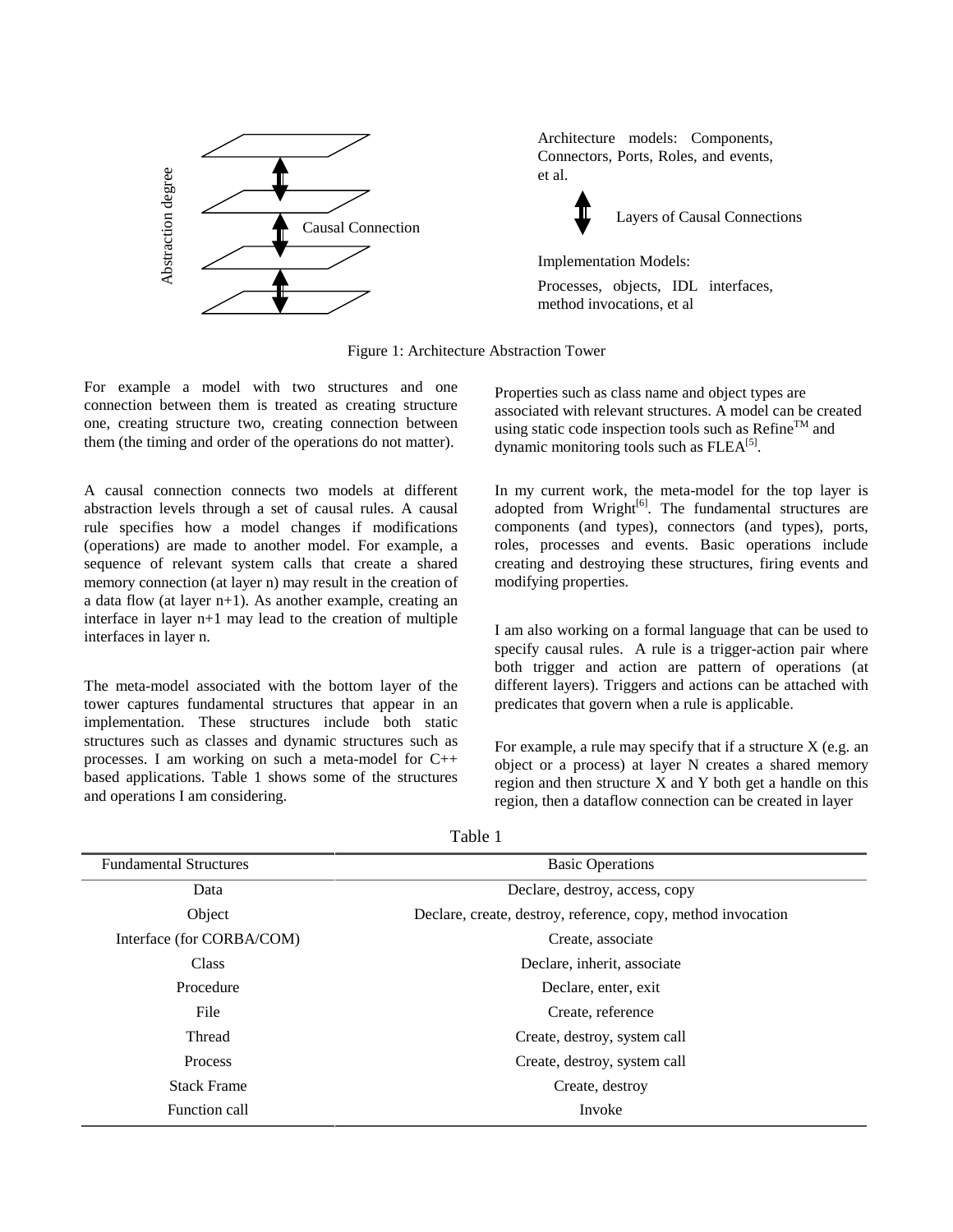N+1 (which in turn might trigger some higher level rules).

Another rule might specify that if two relevant interfaces are attached to a structure, then a single interface can be created at a high level and then every action issued from the low level interfaces maps into actions issued from the high level interface.

As a further example, suppose we have a simple application<sup>2</sup> (shown below in pseudo code) that transforms strings:

```
void main()
        String buffer:
        Sering Surface<br>cin >> buffer;<br>// get string from input
        String_reverse(buffer);
        ser ... // reverse the string<br>String_Capitalize(buffer);
                   capitalize the string `
        String_deRepetition(buffer);
        // output the string
}
```
String\_reverse, string\_capitalize and string\_deRepetition are predeclared procedures.

Following rules<sup>3</sup> set up connections between the application and a high level object-oriented architecture.

```
OnClassDec1ared(?class) \rightarrowCreateComponentType(?class)
         CreatePort("methods"
                  GetComponentType(?class))
OnObjectDeclared(?Instance, ?class) \rightarrowCreateComponentFromType(?Instance, ?class)
OnProcedureDeclared(?p|?p = String_*) \rightarrowAddEventToPort(?p,<br>AddEventToPort(?p,<br>GetComponentType("String").methods)
OnProcedureExit(?p. ?param) \rightarrowGetComponent(?param) FireEvent(GetEvent(?p
)
```
The first rule creates a component type String with a port "methods" when it detects that class String is declared. The second rule creates a component buffer. The third rule adds an event to the port whenever a procedure whose name begins with String is declared. The fourth rule fires an event if a procedure gets invoked.

Following rules<sup>3</sup> set up the connection between the application and a high level pipe-filer architecture.

```
OnDataDeclared(?d) || OnObjectDeclared (?d) \rightarrowCreateDataComponent(?d)
OnProcedureEnter(?p, ?param) && OnDataAccess(?d)→
        CreateDataAccessComponent(?p)
       CreateDataflowConnection(GetComponent(?p)
                ,GetComponent(?d))
        GetComponent(?p).FireEvent(ReadorWrite ?d)
```

```
OnDataAccessComponentFireEvent(?p, read ?d)
+ OnDataAccessComponentFireEvent(?p, write ?d) \rightarrowCreateFilterComponent(?p)OnDataAccessComponentFireEvent(?p, write ?d)<br>+ OnDataAccessComponentFireEvent(?q, read ?d)
```

```
→CreatePipeConnector(GetComponent(?p),
                       GetComponent(?q))
```
The first rule creates a data component buffer in the second layer (the rule is fired on implementation layer). The second rule creates three data access components when the three procedures modify the content of the string buffer. The third rule creates filter components in the third layer when it detects that the data access components read the data and then write it back. The fourth rule creates two pipe connectors in the third layer when it detects that one data access component reads the data after another component writes it.

Besides formalisms for specifying causal rules, I am working on a *guardian environment* that keeps the integrity of an abstraction tower by managing and firing eligible causal rules. (As I mentioned before, the initial construction of any model is treated as a sequence of modifications to an empty specification)

## **4. APPLICATIONS**

An abstraction tower can be used for:

consistency maintenance between architectures and **implementations during evolution.** Since changes made to the implementation (for example, adding news classes or communication channels) will be propagated into the architecture level by the abstraction tower, architects can predict how system architectures might change during evolution.

high level debugging and architecture level instrumentation. Layered causal connections provide mapping between low level activities and high level activities. It can be easily used to support architectural debugging and instrumentation  $^{[2]}$ . By blocking the execution of an implementation when the environment fires certain causal rules (for example when the creation a

 $2$  This small application was originally described by Bob Monroe

<sup>&</sup>lt;sup>3</sup> These rules only show possible causal connections to convey the idea. They are not written in the formal notation I am working on.